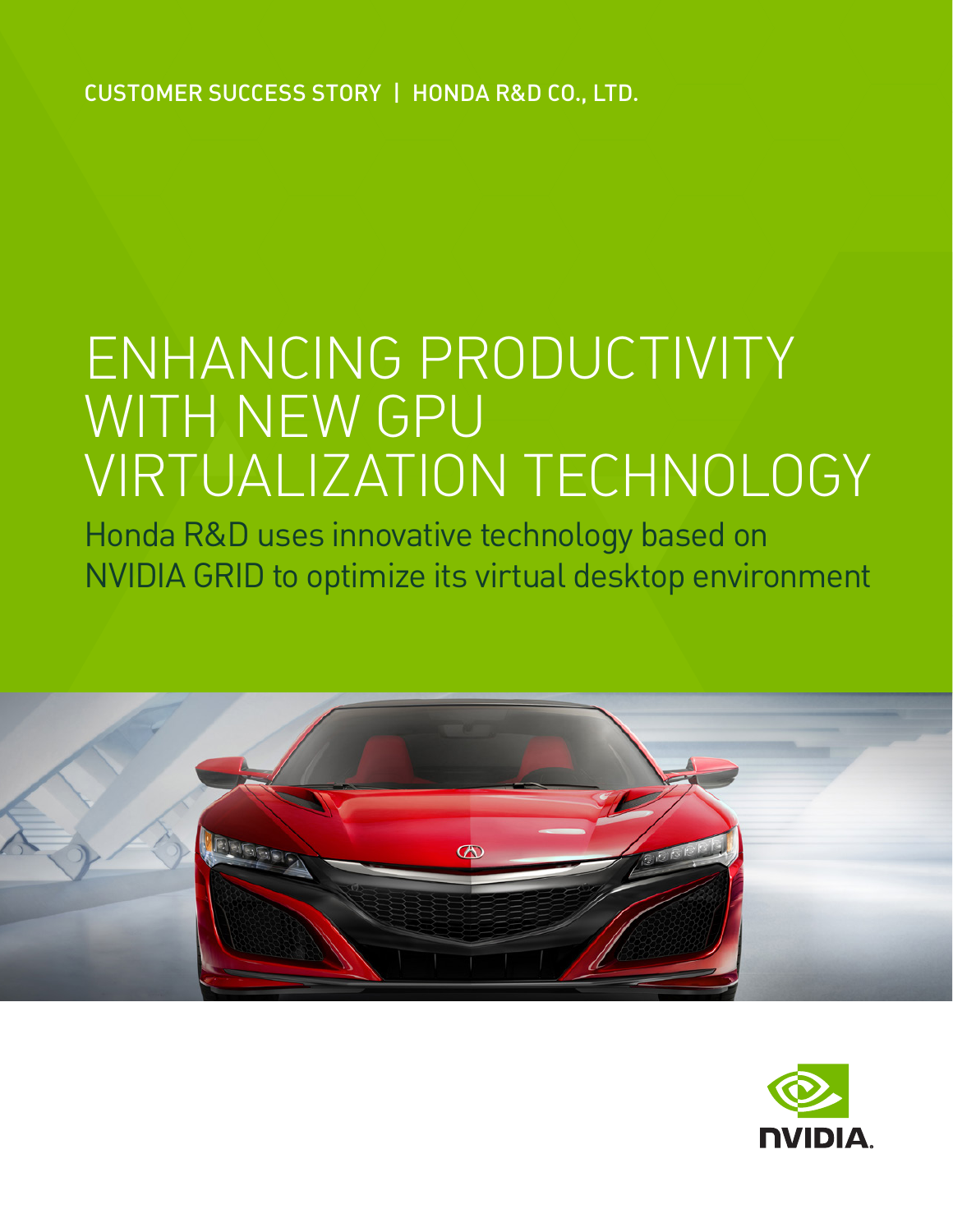# Enhancing service and operational efficiency for R&D/production centers by building nextgeneration engineering VDI based on NVIDIA GRID

#### AT A GLANCE

**Company:** Honda R&D Co., Ltd.

**Industry:** Manufacturing (transportation equipment)

**Region:** Japan, Global

**Location:**1-4-1 Chuo, Wako City, Saitama Prefecture

**Establishment:** 1960

**Capital:** 7.4 billion yen

#### **SOFTWARE**

- > Hypervisor: VMware Horizon, VMware vSphere
- > Desktop and Application Remoting: VMware Horizon
- > Client Key Applications: Dassault Systèmes CATIA

#### **SUMMARY**

> Honda R&D, Co., Ltd. is the research and development organization for a global transport equipment manufacturer, Honda Motor Co., Ltd. Honda R&D introduced virtual desktop infrastructure (VDI) based on VMware Horizon, NVIDIA GRID™ and the NVIDIA® Tesla® M60 to its automobile research and development center. With NVIDIA GRID, Honda R&D has increased productivity and performance in research and development.

### ABOUT HONDA

Honda Motor Co., Ltd. is a global transportation equipment manufacturer. In 2015 alone, Honda sold 4.7 million four-wheel vehicles and 16.99 million motorcycles. The company is the world's 7th largest auto manufacturer as well as the world's top motorcycle manufacturer. With sales reaching about 7.4 Billion yen, Honda is a leading Japanese transportation equipment manufacturer.

Honda R&D has 26 research and development centers around the world and serves as the research and development section of Honda Motor Company's products. The Automobile R&D Center of Honda R&D is on the cutting edge of automotive innovation, delivering vehicles and motorcycles that take consumers to whole new places.

## CHALLENGE

To create the most innovative designs and turn research into product, the Automobile R&D Center takes advantage of 3D CAD/CAE applications like Dassault Systèmes CATIA. It is critical that all users, engineers and designers have a high performance workstation that can handle the demands of applications like CATIA. These high-performance engineering workstation (EWS) environments are at the core of their R&D, and in 2015 the center launched a "new-generation EWS project," enabling users to leverage the same environment from anywhere and on any device without a change in quality or performance.

Honda turned to virtualization to deliver VDI environments to their R&D centers in Japan and immediately saw an increase in performance and productivity. However, VDI based on the pass-through method with VMware's virtualization allocates the server GPUs to each client on a fixed basis—connecting one physical GPU for each virtual client machine operating on the server. This method allocates the GPU of the same performance to all users.

As a result of pass-through, graphics-critical business applications performed poorly and user experience was not comparable to physical workstations. At the beginning of this project, a system was developed to measure and visualize the computer resources consumed by each user. This measurement system clarified that while some users had more than enough processing performance, other power users of CAD/CAE had a sub-par experience. [Figure 3]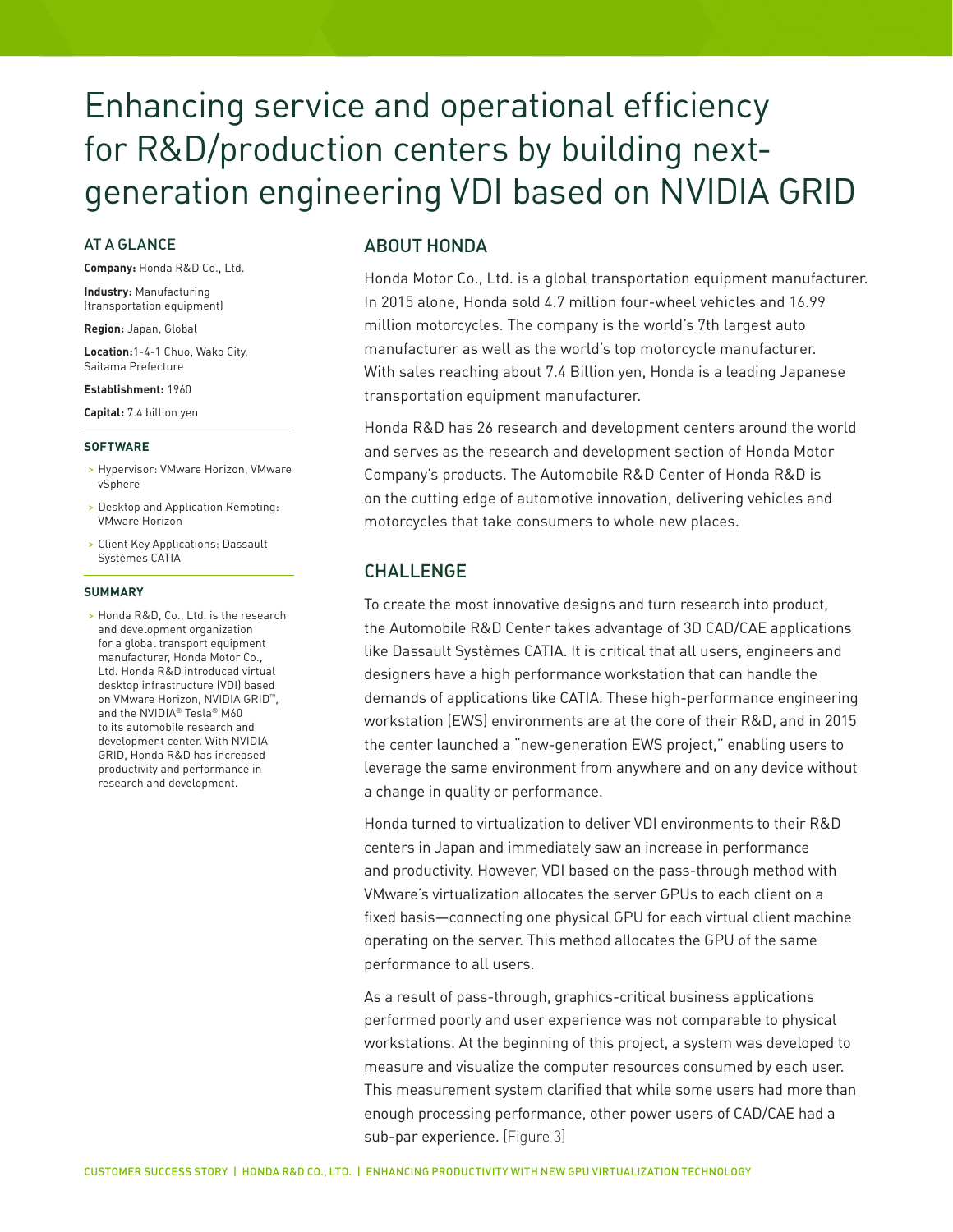

"Since NVIDIA GRID was released, we have focused on the innovative vGPU technology, because we were convinced that it would serve as the core technology for optimizing resources. No conventional system could flexibly allocate processing performance to each CAD/ CAE engineer."

~ Masashi Okubo, Assistant Chief Engineer, CIS Department, Digital Development Promotion Division, Automobile R&D Center, Honda R&D Co., Ltd. Honda quickly learned that adding a more powerful GPU would not solve the problem, because it would only scale to a certain number of users and undoubtedly increase IT investment costs over time. To give users a workstation-like experience on any device, Honda turned to graphicsaccelerated virtualization with NVIDIA GRID software and the Tesla M60 to deliver higher quality performance and experience when working with complicated designs and 3D analysis.

# **SOLUTION**

NVIDIA GRID and Tesla M60 graphics processing enables faster performance, lower latency, and the increased compute power needed to fully leverage graphics-heavy applications like 3D CAD. In addition, NVIDIA GRID allows IT departments the right amount of vGPU necessary for the right users through a unified view of all physical GPUs. The ability to monitor and manage vGPUs through a single dashboard ensures that each user is allocated enough performance power to complete their tasks at hand. Simply put, graphics acceleration for all. [Figure 1]

"The goal of our project was to evolve the EWS, which significantly affects engineering productivity, to a system that could proactively meet high requirements of power users based on more efficient operation," said Masashi Okubo, the project leader. NVIDIA GRID makes considerable contributions to enhancing productivity and flexibility while controlling IT investment costs.

# RESULTS

For eight months, the NVIDIA GRID proof-of-concept was tested with members across the global R&D organization including Hiroshi Konno